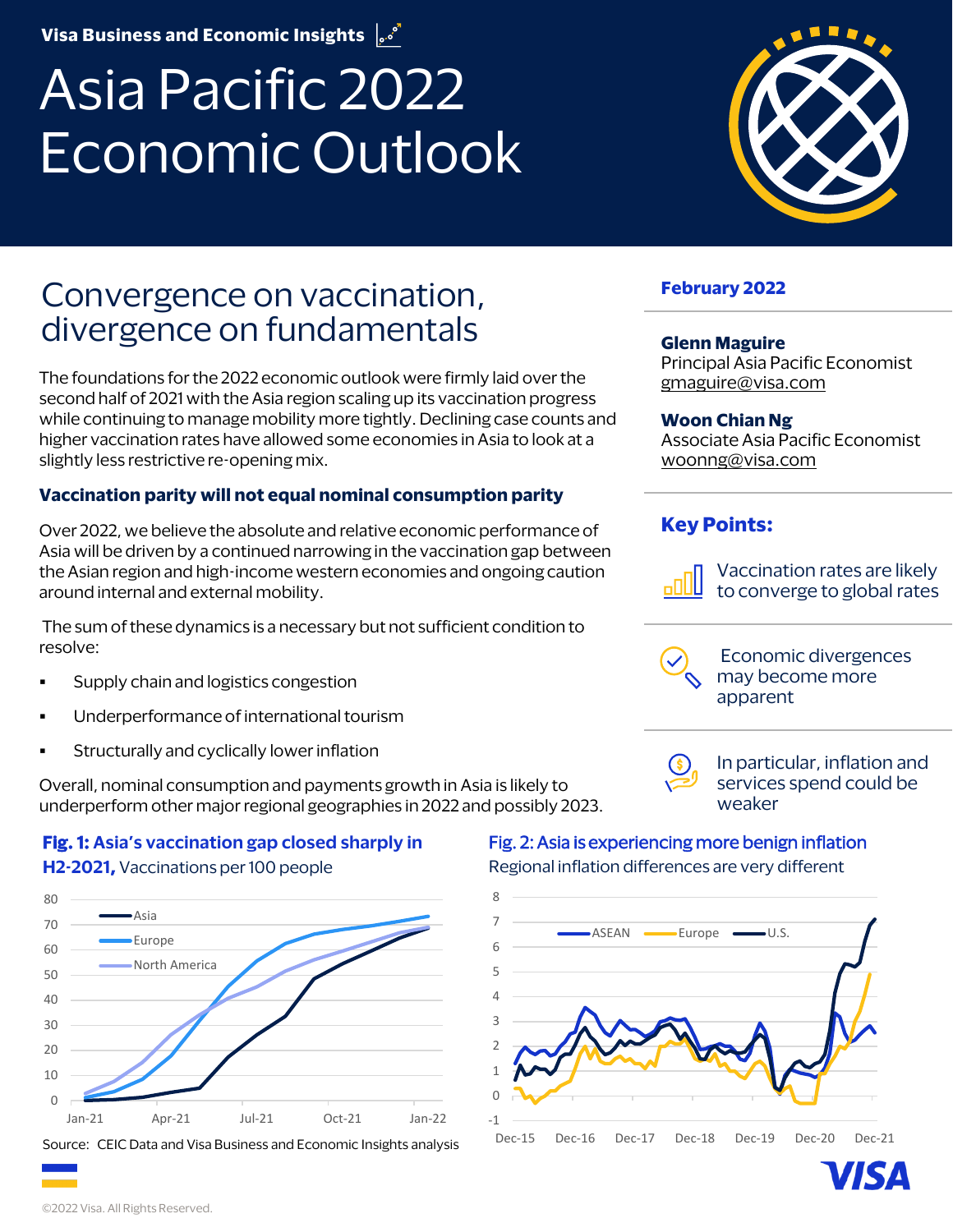## Asia's gain in global trade share has oddly not been accompanied by the same supply chain stresses

Global goods trade (volume) data reveals the dynamics of consumer spending being restricted to goods on Asia's exports and production. Global trade picked up dramatically through the second half of 2020 and rose to a level around 5 percent higher than its pre-COVID peak. Underneath this modest increase, more dramatic changes in the market share of suppliers have occurred.

**Fig. 3: The dramatic change in Asia's trade share**

Index of Real Exports (2019 = 100) - strong trade rebound in China and the rest of Asia



CEIC Data and Visa Business and Economic Insights analysis

Chinese exports at the start of 2021 were around 60 percent higher than they were in the first quarter of 2020 and 30 percent higher than their pre-COVID peak. This outperformance reflects one thing: an astonishing shift in market share and a demand environment that supported both "made-in-China" and "make-for-China." The common factors that underpinned this dramatic shift in market share and reliance on China as a supplier are China's dominant position and comparative advantage in the manufacturing of the IT products that were essential to work-from-home and the digitalization of business, as well as an almost monopolistic position in the production of medical personal protective equipment.

From a trade perspective, Asia is likely to stage more of a recovery on the supply side rather than the demand side in 2022, which will suggest that the consumption recovery and inflation shock will be lower in Asia than elsewhere. Together, nominal consumption is likely to be considerably softer than outsized double-digit nominal consumption growth in other regions.

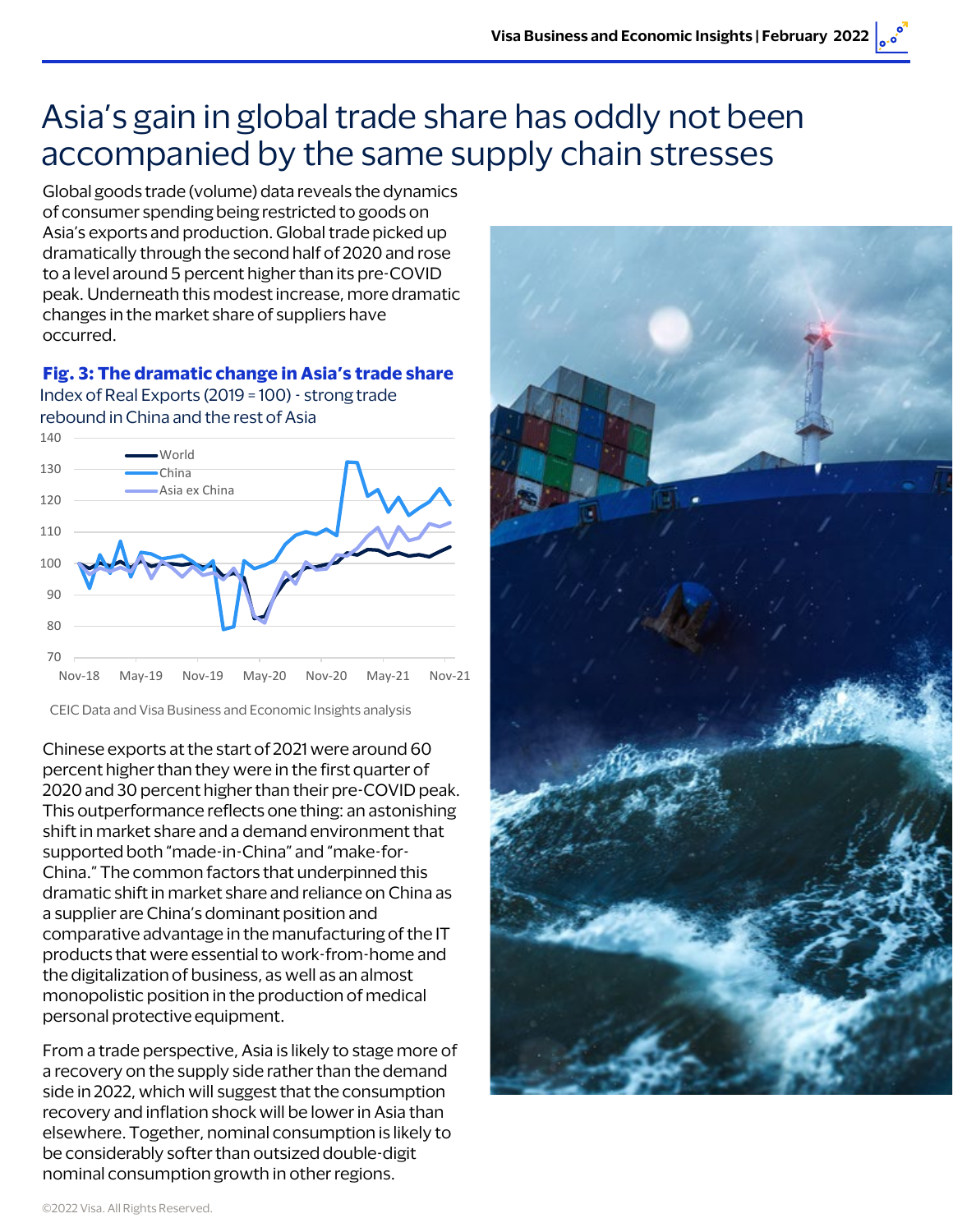# China has created excess capacity elsewhere in Asia

#### **Two widely held fears around consumption have**

**not materialized.** First, that as soon as high-touch services re-opened, demand for goods consumption would collapse. Second, that households would retreat from consuming durable goods having already made all the purchases required for hybrid working and living. Neither fear has materialized.

Still, compared to exports and production cycles, the consumption cycles have been more pronounced. Consumption weakened first and recovered first, though not evenly to pre-COVID levels. This uneven recovery geographically and across sectors has had clear implications for Asian exports and production. Outside of Asia, the geographical recovery in consumption has been stronger. Asia is not experiencing the same supply side constraints and is simply not generating inflation from the supply side like in other geographies.

#### **Fig. 4: Industrial production has followed a similar recovery profile to exports**

Real Production Index (2019 = 100) - stronger industrial production performance in China



Source: CEIC Data and Visa Business and Economic Insights analysis

Though 2020 and 2021 were characterized by solid household demand for durable goods and strong growth in capital goods demand, industrial output growth remained basically flat at the global level through 2021 despite recovering in 2020. It may seem that the supply side of the Asian economy is constrained given the strength of production and exports. However, this is not the case. Starting with the 2016 trade tensions, China has increasingly produced more technology goods and investment goods domestically, giving it the ability to increase market share for exports solely from its own production.

#### **Fig. 5: Supplier delivery times in Asia not as severe** Diffusion index of monthly supplier delivery times.





Source: CEIC Data and Visa Business and Economic Insights analysis

This has created the absence of two fundamental dynamics that are driving inflation elsewhere.

First, as the chart above shows, supplier delivery times have not become as stretched. In response to geopolitical trade dynamics since 2016, China has largely vertically integrated domestically its suppliers and production networks.

Second, China's dramatic gains in export and production share have not created excess capacity elsewhere in Asia's production chains. Thailand, for example, is well integrated in Asian supply chains and continues to demonstrate considerable excess capacity.

#### **Fig. 6: Factories outside China, such as Thailand, are not running at full capacity**

Thailand capacity utilization as % of full capacity. (Horizontal lines represent the yearly averages)

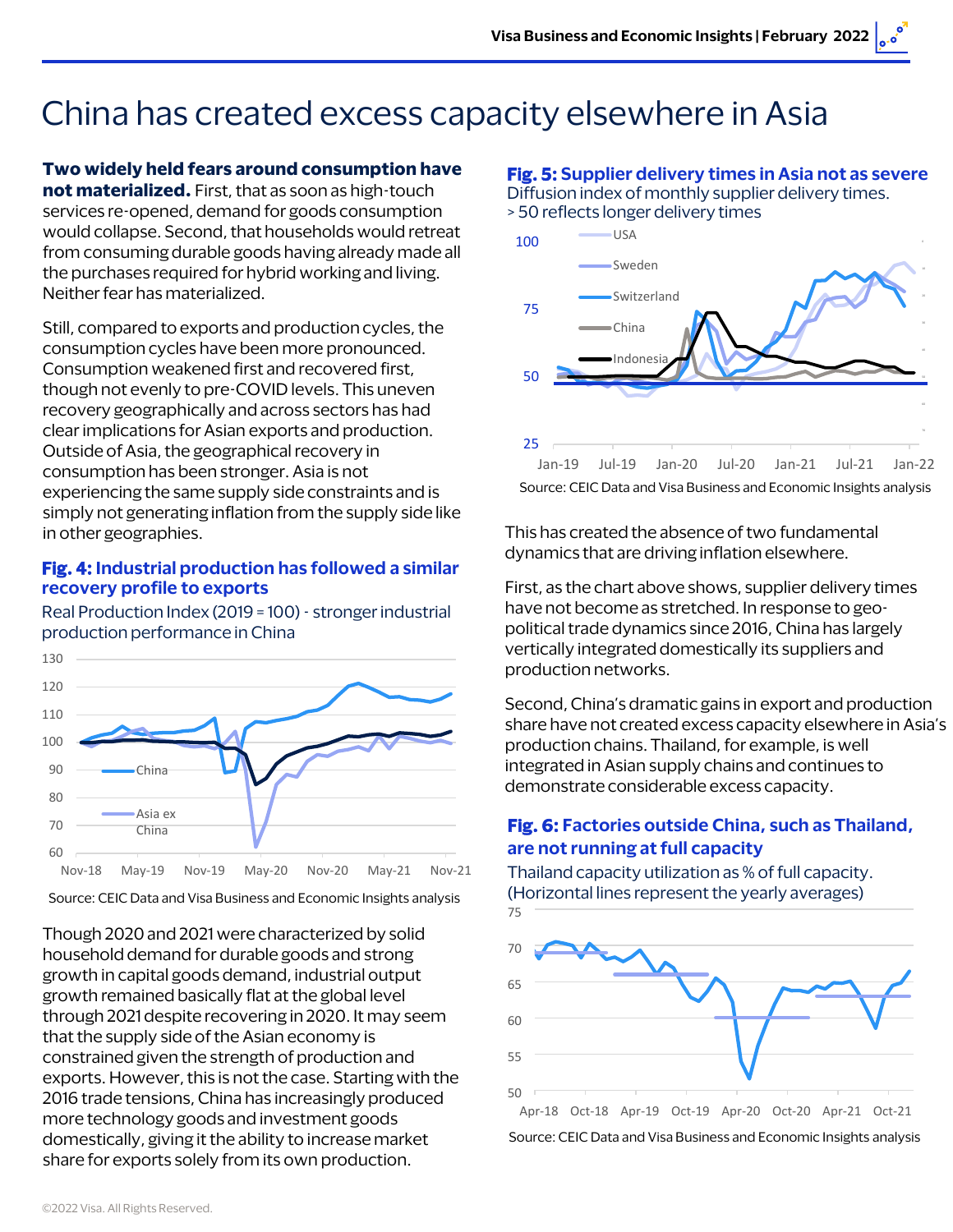# Output gaps and supply side slack point to lower inflation

**Inflation is the key economic difference that has emerged between Asia and the rest of the world over the past year.** Asia has simply not experienced the same price pressures evident in the rest of the world. There are three key reasons for this:

- First, the subdued recovery in local demand has deprived firms of pricing power.
- Two, the massive supply chain disruptions that squeezed goods prices higher in the West were not as pronounced within Asia.
- Three, labor markets stayed comparatively soft, dampening wage pressures.

The recovery in external demand triggered by faster vaccinations and a rotation towards higher value-added spending presents upside risks to the Asian and global economic outlook.

However, with the China economy slowing, price pressures would have to be much more extreme at the commodity and producer price level and domestic demand for locally produced goods would have to be much stronger for those price increases to be passed on. For that reason, we expect a more benign outlook for inflation in Asia compared to Europe and North America in 2022.

**Fig. 7: Asian inflation typically higher than U.S., E.U.** CPI YoY % - inflation was fasterin Europe and the U.S through 2021 relative to Asia



Dec-15 Dec-16 Dec-17 Dec-18 Dec-19 Dec-20 Dec-21 Sources: CEIC Data and Visa Business and Economic Insights analysis

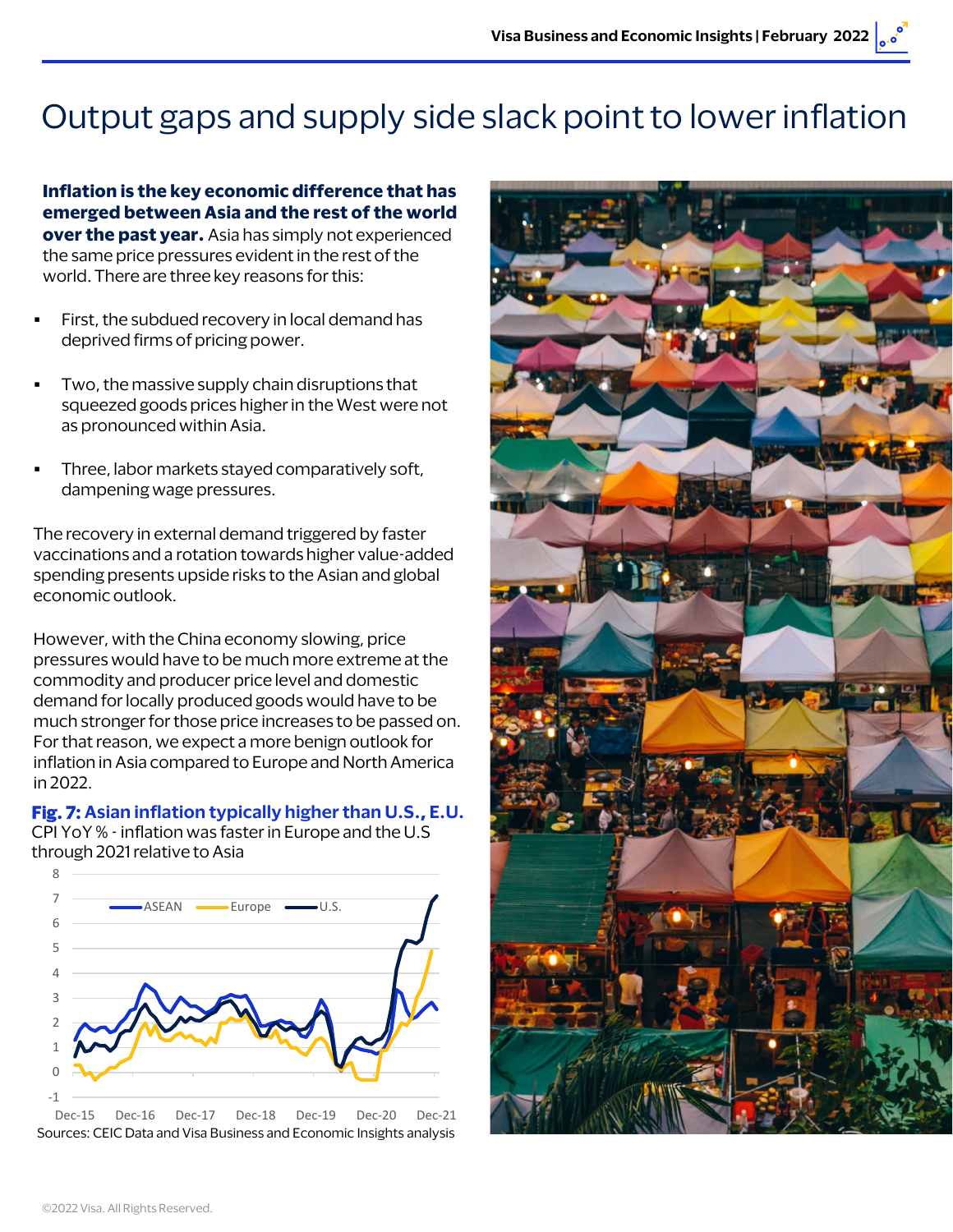### Asian consumption expected to be stronger in 2022 but will not get an inflation dividend

#### **Fig. 8: Savings have stabilized in the ASEAN economies Bank deposit growth (USDbn) has returned to its pre-**



Source: CEIC Data and Visa Business and Economic Insights analysis

#### There is a clear foundation for Asian consumption to continue recovering over the course of 2022.

From a soft-data perspective, surveys point to a strong willingness and pent-up demand for high touch services, particularly international travel.

From a hard data perspective, the latest bank deposit data across the ASEAN economies shows that the extreme caution and uncertainty of 2020 has yielded to a less precautionary consumer. Savings, as proxied by bank deposits growth has returned to its pre-COVID



Over the next two years around 40 percent of U.S. and U.K. nominal consumption will be accounted for by inflation.

For Asia, nominal consumption will get a smaller boost (around 25 percent) from inflation.



trend. Based on relative opportunities to spend, it is unlikely that the slowdown in savings is the result of financing current consumption. From a stock perspective, Asia has accumulated considerable savings to underpin future consumption when economies are more open and populations more mobile.

Until that time, Asia's nominal consumption, and by extension, payments volume in the region, will likely underperform other regions in 2022 and possibly 2023.



Source: CEIC Data and Visa Business and Economic Insights analysis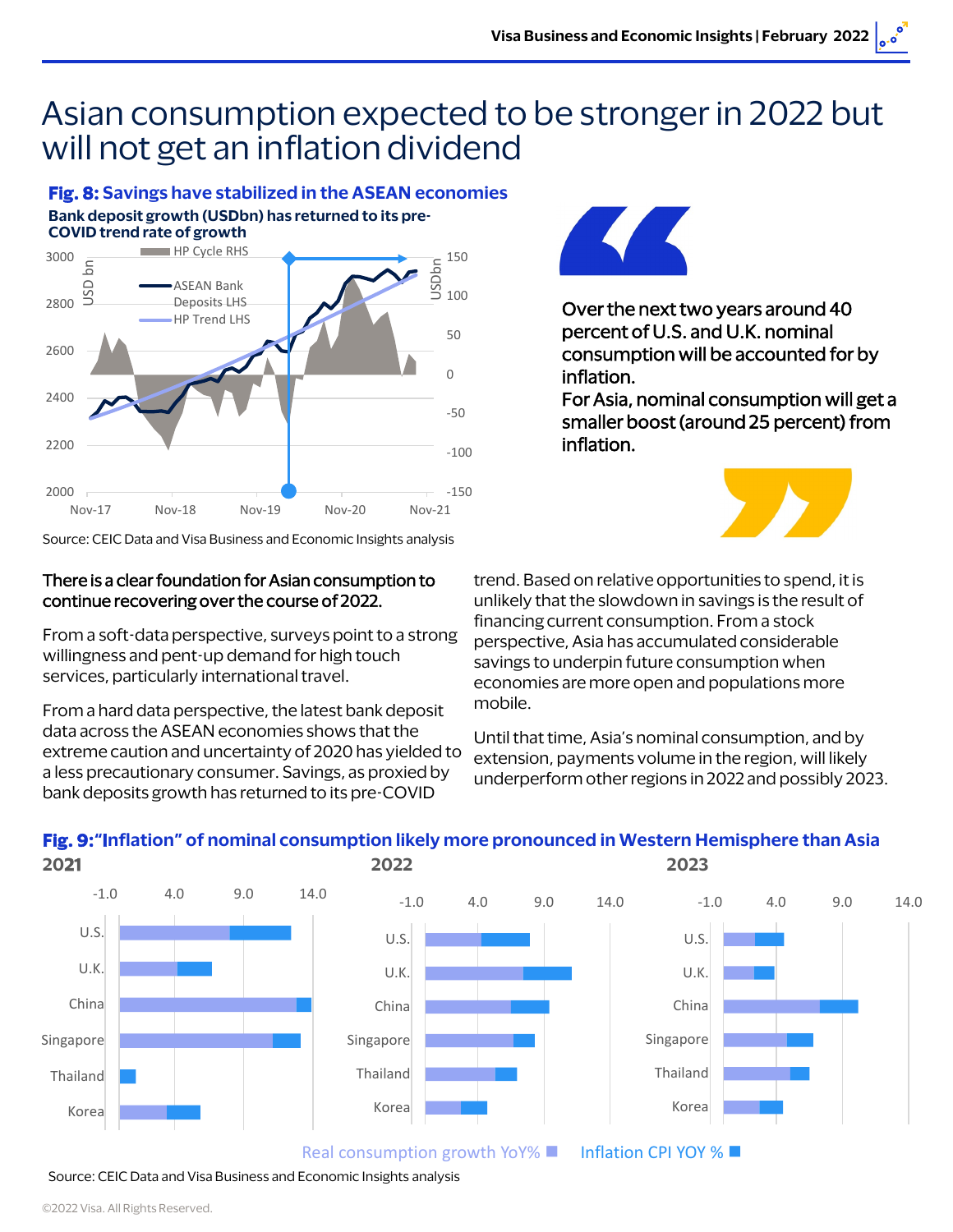### What does this mean for you?



**With the concentration of goods, exports and production have shifted further to China**

This concentration of production in and exports from China has resulted in excess capacity elsewhere in Asia

#### **As the current fundamentals align, Asia is not generating inflation from either the supply or the demand side**

As a result, Asia will likely experience relatively weaker nominal consumption and payments volumes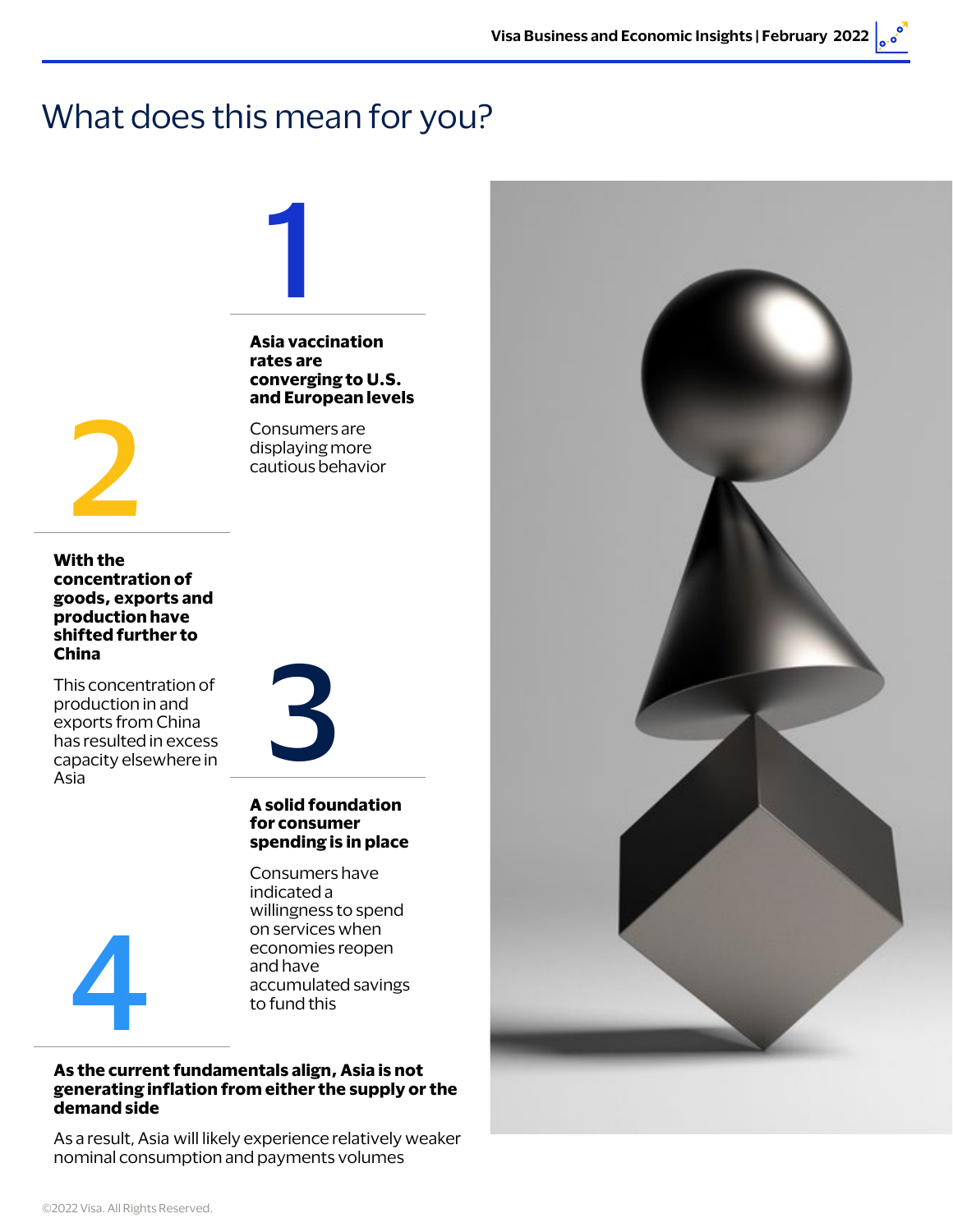### Accessibility Notes

Fig.1: A line chart showing vaccinations per 100 people in Asia ranging from 0.08 in Jan-2021 to 17.38 in Jun-2021 and 68.71 in Jan-2022, while in Europe vaccinations ranged from 1.23 to 45.51 and 73.42, respectively, and in North America the vaccination rates ranged from 2.88 to 40.77 and 69.07, respectively.

Fig. 2:A line chart showing inflation in Europe ranging from 0.3 in Dec-2015 to 2.20 in Jul-2018, -0.30 in Dec-2020 and 4.90 in Nov-2021. In comparison, inflation in the U.S. ranged from 0.64, to 2.89, 1.30 and 6.88, respectively, while in the ASEAN region, inflation ranged from 1.31 to 3.14, 0.75 and 2.83, respectively.

Fig. 3: A line chart showing real exports worldwide, indexed to 100 in Nov-2018 and reaching a low of 82.5 in Apr-2020, then recovering to 104.5 in Mar-2021 and reaching 105.3 in Nov-2021. In comparison, China's real exports ranged from 100 to 98.4, 121.4, and 118.7, respectively, while in the rest of Asia excluding China real exports ranged from 100 to 83.3, 108.8, and 113.0., respectively.

Fig. 4: A line chart showing real production worldwide, indexed to 100 in Nov-2018 and reaching a low of 84.8 in Apr-2020, then recovering to 103.5 in Jun-2021 and reaching 104 in Nov-2021. In comparison, China's real exports ranged from 100 to 107.5, 116.6, and 117.6, respectively, while in the rest of Asia excluding China real exports ranged from 100 to 62.2, 102.3, and 99.7, respectively.

Fig. 5: A line chart showing a comparison of indexed supplier delivery times in five countries. In the U.S., indexed delivery times ranged from 53.0 in Jan-2019 to a low of 43.0 in August and September 2019, a high of 92.3 in Dec-2021 and 84.0 in Mar-2022, with greater than 50 reflecting longer delivery times. In Sweden, indexed delivery times ranged from 50.9 in Jan-2019 to a low of 46.4 in Jun- 2019, a high of 88.7 in Sep-2021 and 81.7 in Dec-2021. In China, indexed delivery times ranged from 50.1 in Jan-2019 to a high of 51.1 in Dec-2019, a low of 32.1 in Feb-2020, and finishing 2021 at 48.3. In Indonesia, indexed delivery times ranged from 44.6 in Jan-2019 to a high of 49.9 in Mar-2019, a low of 26.2 in Jun-2020, and reaching 48.2 in Mar-2022. In Switzerland, indexed delivery times ranged from 53.6 in Jan-2019 to a low of 45.9 in Oct-2019, a high of 89.0 in May-2021 and finishing 2021 at 76.3.

Fig. 6: Thailand capacity utilization ranged from 68.5% of full capacity in Jan-2018 to a low of 51.6% in May-2020 and finished 2021 at 66.5% of full capacity. The yearly average was 69% in 2018, 66% in 2019, 60% [in 2020, and 63% in 2021.](bcundiff@visa.com) 

Fig. 7: A line chart showing ASEAN CPI at 1.7% year-over-year (YoY) in Jan-201[6, reaching a high of 3.6% in Feb-20](michael.brown@visa.com)17, a low of 0.2% in May-2020, and finishing 2021 at 2.6% CPI YoY. In comparison, Europe's CPI ranged from 0.3% in Jan-2016 to 2.2% in Nov-2018 to a low of -0.3% in Dec-2020, and reaching 4.9% in Nov-2021, while the U.S. CPI rang[ed from 1.2% in Jan-2016 to](laurenta@visa.com) a low of 0.2% in May-2020 and reaching a high of 7.1% in Dec-2021.

Fig. 8: Line chart showing ASEAN bank deposits in the first line following the l[ong-term trend line of t](rlung@visa.com)he second line and ranging from \$2.3T in Nov-2017 to \$2.6T in Dec-2019 and reaching \$2.9T in Sept-2021.

Fig. 9: A bar chart showing a comparison of real consumption growth to inflati[on in six countries. In the U.](gmaguire@visa.com)S., real consumption growth and the CPI were 8% YoY and 4.5% YoY respectively in 2021, and were expec[ted to reach 4.3% and 3.7% re](mbardast@visa.com)spectively in 2022, and 2.4% and 2.2% respectively in 2023. In the U.K., real consumption growth and the [CPI were 4.2% YoY and 2.5%](jdoettli@visa.com) YoY respectively in 2021, and were expected to reach 7.4% and 3.7% respectively in 2022, and 2.3% and 1.6% respectively in 2023. In China, real consumption growth and the CPI were 12.8% YoY and 1.1% YoY respectively in 2021, and were expected to reach 6.5% and 2.9% respectively in 2022, and 7.3% and 2.9% respectively in 2023. In Singapore, real consumption grow[th and the CPI were 11.1% Yo](mnevski@visa.com)Y and 2.0% YoY respectively in 2021, and were expected to reach 6.7% and 1.6% respectively in 2022, and 4.8% and 2.0% respectively in 2023. In Thailand, real consumption growth and the CPI were 0.1% YoY and 1.1% YoY respectively in [2021, and were expected to](dbatbold@visa.com) reach 5.3% and 1.7% respectively in 2022, and 5.1% and 1.5% respectively in 2023. In Korea, real consumption growth and the CPI were 3.5% YoY and 2.4% YoY respectively in 2021, and were expected to reach 2.7% and 2.0% respect[ively in 2022, and 2.7% and 1](wiclark@visa.com).8% respectively in 2023.